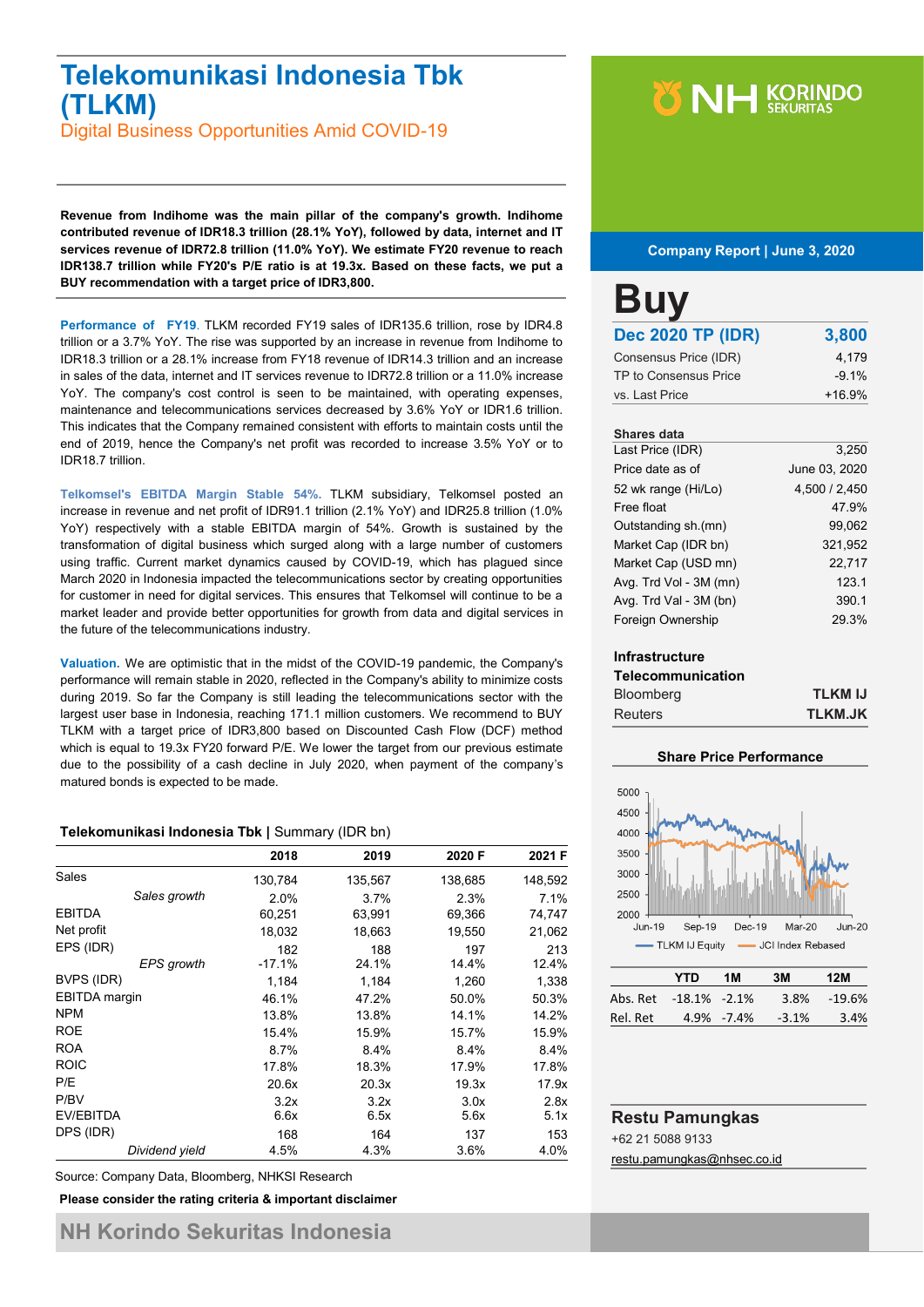# Performance Highlights

## **Revenue Projection** | 2016 - 2021F



Source: Company, NHKSI Research



# **Revenue Contributions YoY** | FY18 - FY19

Source: Company, NHKSI Research



Yield (IDR/MB) (RHS)

Source: Company, NHKSI Research

# **Infrastructure BTS and Customers** | 2015 - 2019

Total Traffic (TB)



Source: Company, NHKSI Research

# **DER and DAR** | 2017 - 2021F



Source: Company, NHKSI Research

# **Current Ratio and Quick Ratio** | 2017 - 2021F



Source: Company, NHKSI Research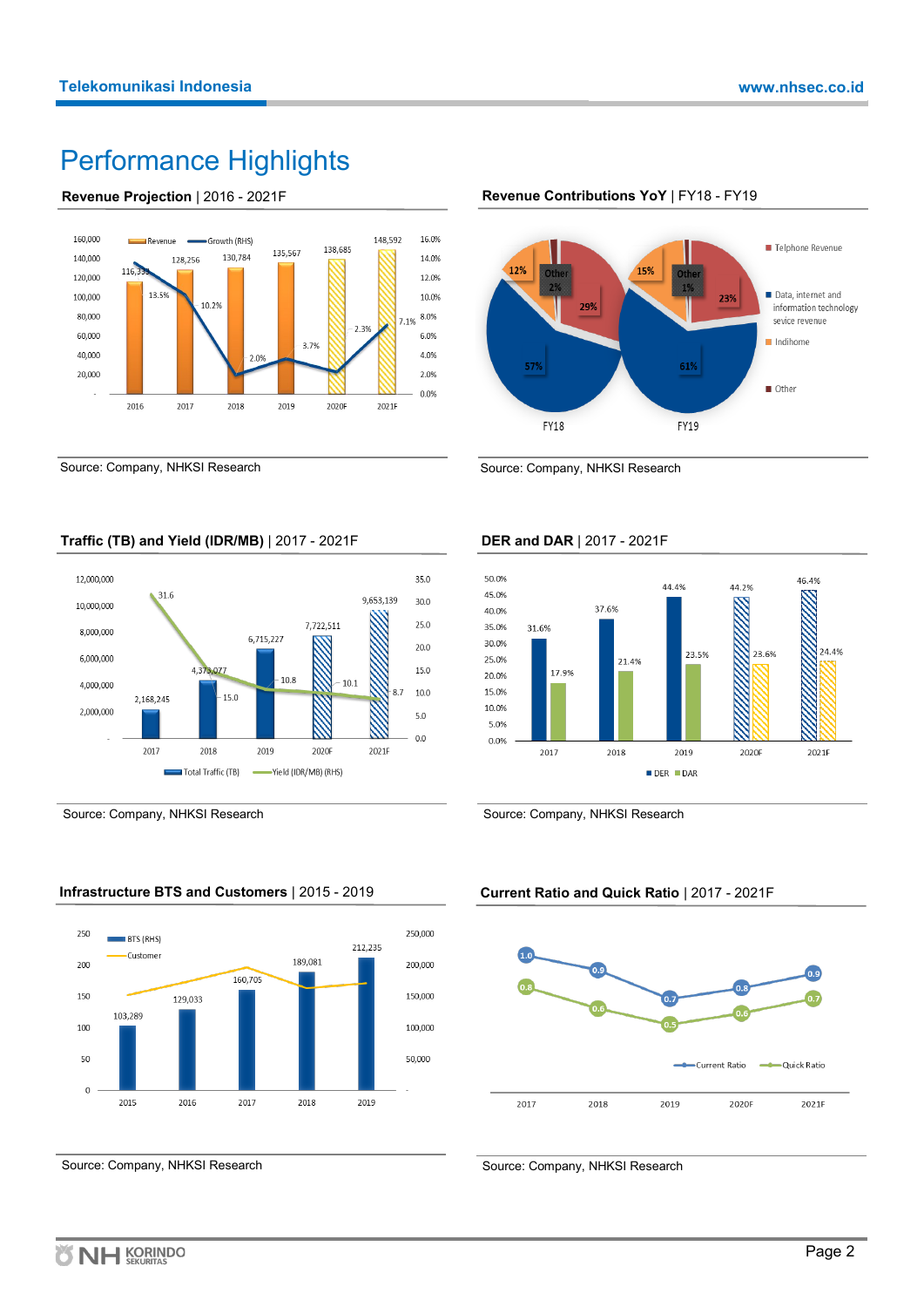

### **Market Cap.** | 2017 - 2019 **Net Profit Margin** | 2015 - 2019



# **Revenue** | 2015 - 2019



Source: Company, NHKSI Research

## **4Q19 review (IDR bn)**

|                     | 4Q18   | <b>1Q19</b> | <b>2Q19</b><br>3Q19 |        |        | 4Q19     |          |           |          |  |  |
|---------------------|--------|-------------|---------------------|--------|--------|----------|----------|-----------|----------|--|--|
|                     |        |             |                     |        | Actual | Estimate | v-v      | q-q       | surprise |  |  |
| <b>Sales</b>        | 31,581 | 34,840      | 34.505              | 33,286 | 32,936 | 30.365   | 4.3%     | $-1.1%$   | 8.5%     |  |  |
| <b>Gross Profit</b> | 31,581 | 34.840      | 34,505              | 33,286 | 20,609 | 22.111   | 3.0%     | $-9.8%$   | $-6.8%$  |  |  |
| <b>EBIT</b>         | 8.612  | 10.878      | 7,222               | 11.244 | 8,940  | 10.694   | $-4.9%$  | $-20.5%$  | $-16.4%$ |  |  |
| <b>EBIT Margin</b>  | 27.6%  | 33.6%       | 22.6%               | 33.8%  | 27.1%  | 35.2%    | $-8.8%$  | $-19.6\%$ | $-22.9%$ |  |  |
| <b>EBITDA</b>       | 14.830 | 16.116      | 12,227              | 17.036 | 14,859 | 16.545   | $-0.5%$  | $-12.8%$  | $-10.2%$ |  |  |
| <b>EBIT Margin</b>  | 47.5%  | 49.8%       | 38.2%               | 51.2%  | 45.1%  | 54.5%    | $-4.6%$  | $-11.9%$  | $-17.2%$ |  |  |
| <b>Net Profit</b>   | 3.800  |             | 4,854               | 5.381  | 2.204  | 5.567    | $-42.0%$ | -59.0%    | $-60.4%$ |  |  |
| <b>Net Margin</b>   | 14.4%  | 17.7%       | 9.3%                | 16.2%  | 6.7%   | 18.3%    | $-44.4%$ | $-58.6%$  | $-63.5%$ |  |  |

Source: Bloomberg, NHKSI research

# **TLKM Blended ARPU '000/mth** | 2016 - 2021F



Source: Company, NHKSI Research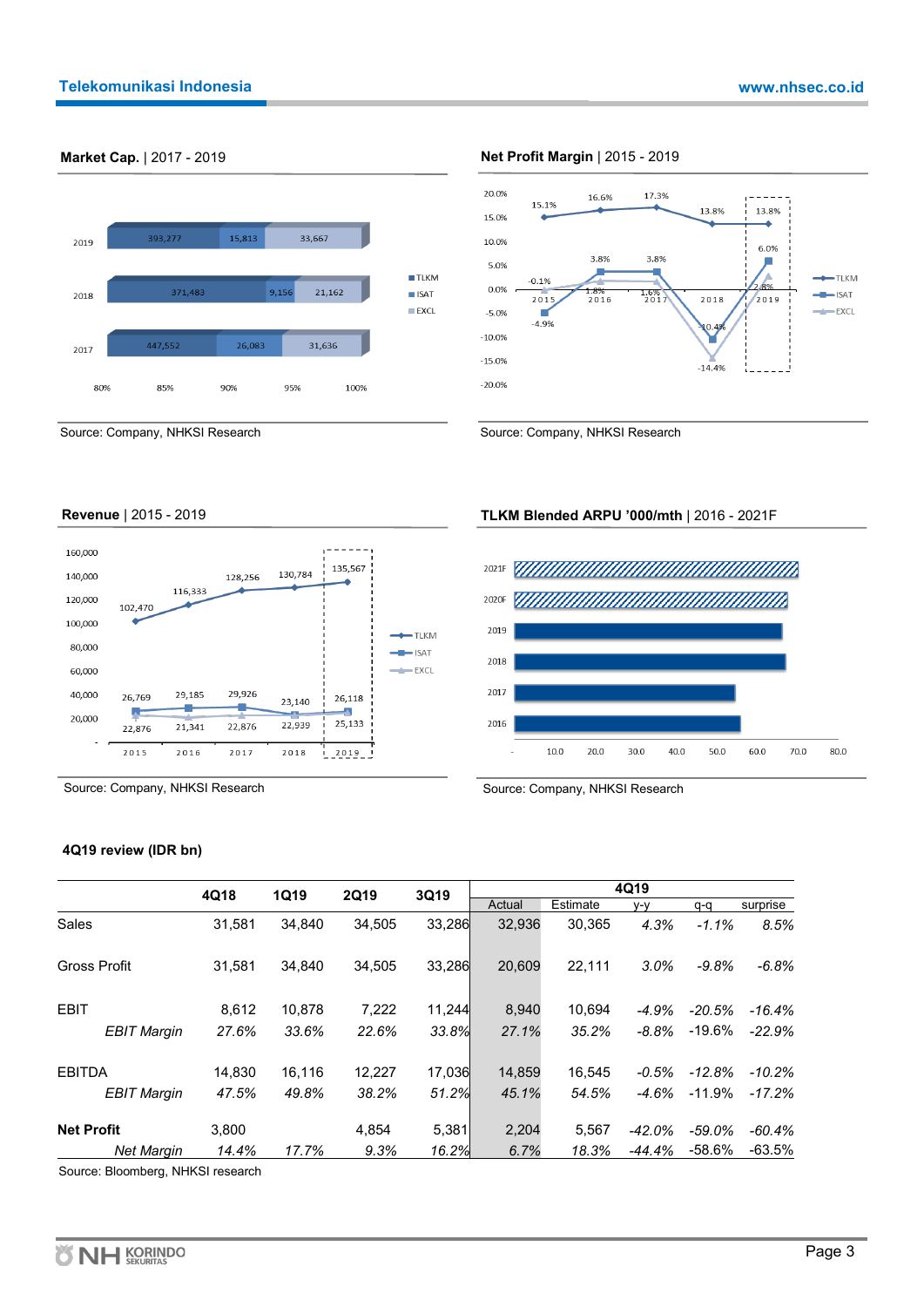# Multiple Valuation

**Forward P/E band** | Last 3 years



## **Dynamic Forward P/E band** | Last 3 years



Source: NHKSI research

Source: NHKSI research

# Rating and Target Price Update

## **Target Price**

| Date       | Rating | Target Price     | Last Price | Consensus | <b>vs Last Price</b> | <b>vs Consensus</b> |
|------------|--------|------------------|------------|-----------|----------------------|---------------------|
| 03/18/2020 | Buv    | 4,330 (Dec 2020) | 2.810      | 4.577     | +54.1%               | $-5.4\%$            |
| 06/03/2020 | Buv    | 3.800 (Dec 2020) | 3.250      | 4.179     | +16.9%               | $-9.1\%$            |

Source: NHKSI research, Bloomberg





**Closing and Target Price** 



Source: Bloomberg

Source: NHKSI research

# **NH Korindo Sekuritas Indonesia (NHKSI) stock ratings**

- 1. Period: End of year target price<br>2. Rating system based on a stock
- Rating system based on a stock's absolute return from the date of publication
	- Buy : Greater than  $+15%$ <br>Hold : -15% to  $+15%$
	- $: -15\%$  to  $+15\%$
	- Sell : Less than -15%